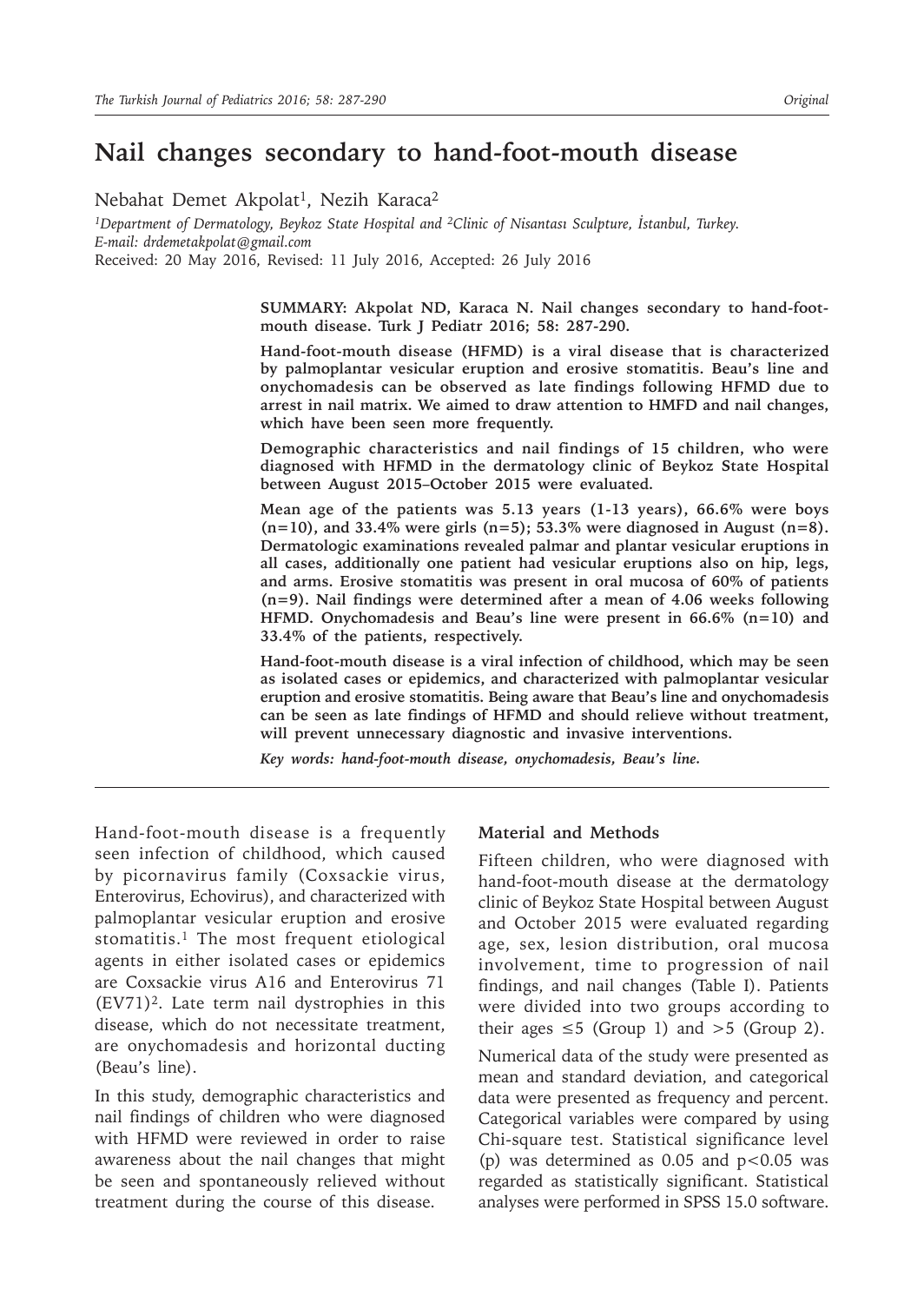

**Fig. 1.** Erosive mucosal stomatitis



**Fig. 3.** Close view of onycomadesis



**Fig. 2.** Vesicular erupsion located on the palmoplantar area



**Fig. 4.** Close view of Beau's lines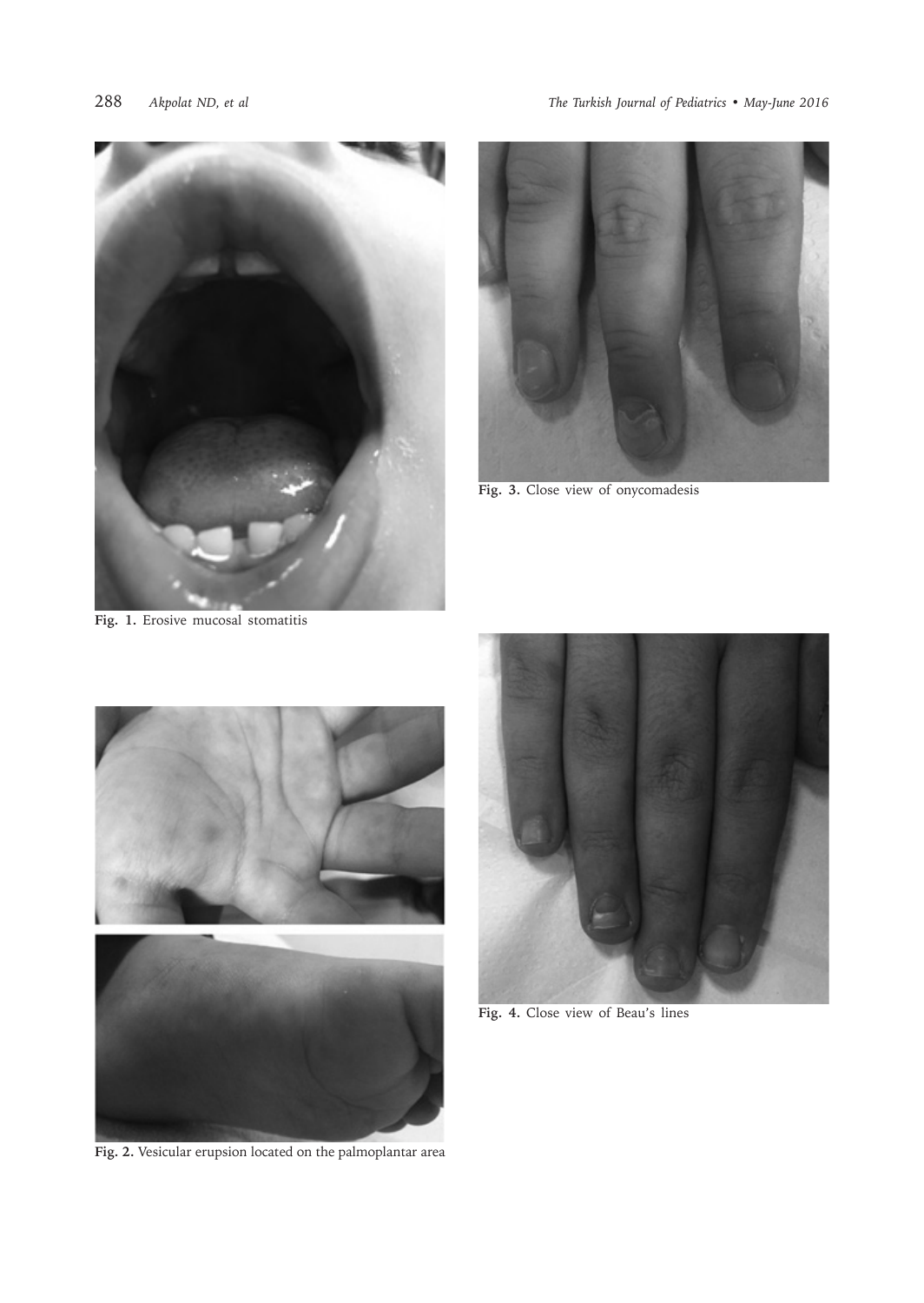## **Results**

Mean age of the patients was 5.1 years (1-13 years) and  $66.6\%$  (n=10) were younger than 5 years. When grouped according to age, 66.6%  $(n=10)$  were group 1, and 33.4%  $(n=5)$  were group 2. Sex distribution of children was 66.6%  $(n=10)$  boy, and 33.4%  $(n=5)$  girl; 53.3% (n=8) of children were seen in August.

Dermatologic examinations revealed vesicular eruptions in palmar and plantar regions in all cases (Fig. 1), and additionally, one patient had vesicular eruptions also on hips, legs and arms. Erosive stomatitis were found on oral mucosa of  $60\%$  (n=9) of patients (Table I; Fig. 2). Group comparisons revealed erosive stomatitis was present in 80% (n=8) of patients in Group 1, and 20% (n=1) of patients in Group 2 (Table II). Rate of oral mucosa lesions were significantly higher in Group 1 (5 years-old and younger) (Chi-square, p<0.05).

Nail findings were recorded after a mean of 4.06

weeks following HFMD. Nail findings were seen after 4.2 weeks in Group 1, and after 3.8 weeks in Group 2. Nail changes were seen in a shorter period in patients over 5 years of age (Group 2), but there was no significant difference (Chisquare, p>0.05). Onychomadesis was present in 66.6% of the patients (Fig. 3), and Beau's line was present in 33.4% of the cases (Fig. 4) (Table I). Onychomadesis was present in all cases in Group 2; but in Group 1, 50% of the cases had onychomadesis, and 50% had Beau's line (Table II). Although all cases over 5 years of age had onychomadesis, there was no significant relationship between age and nail changes (Chi-square, p>0.05).

## **Discussion**

Hand-foot-mouth disease is a viral infection, which transmits by fecal-oral or respiratory ways, especially affects children under 5 years-of-age, and characterized by vesicular palmoplantar eruption and erosive stomatitis.1,3

| Case           | Age<br>(year)/Sex | Initiation | Cutaneous<br>distribution      | Oral lesion |         | Time passed Onychomadesis | Beau's<br>line |
|----------------|-------------------|------------|--------------------------------|-------------|---------|---------------------------|----------------|
| 1              | 2/M               | August     | Palmoplantar                   | $^{+}$      | 4 weeks |                           | $+$            |
| $\overline{2}$ | 4/M               | October    | Palmoplantar                   | $+$         | 3 weeks |                           | $+$            |
| 3              | 10/M              | August     | Palmoplantar                   |             | 4 weeks | $+$                       |                |
| 4              | 4/K               | September  | Palmoplantar                   | $^{+}$      | 7 weeks | $+$                       |                |
| 5              | 1/M               | August     | Palmoplantar                   | $^{+}$      | 4 weeks |                           | $+$            |
| 6              | 2/M               | October    | Palmoplantar                   | $^{+}$      | 3 weeks |                           | $+$            |
|                | 9/K               | August     | Palmoplantar                   | $^{+}$      | 4 weeks | $+$                       |                |
| 8              | 2/K               | August     | Palmoplantar                   |             | 6 weeks |                           | $+$            |
| 9              | 4/M               | October    | Palmoplantar                   | $^{+}$      | 3 weeks | $+$                       |                |
| 10             | 13/M              | September  | Palmoplantar                   |             | 4 weeks | $+$                       |                |
| 11             | 7/M               | August     | Palmoplantar                   |             | 3 weeks | $+$                       |                |
| 12             | 8/K               | September  | Palmoplantar                   |             | 4 weeks | $+$                       |                |
| 13             | 5/K               | August     | Palmoplantar<br>Extremity, hip | $+$         | 5 weeks | $+$                       |                |
| 14             | 4/M               | August     | Palmoplantar                   | $^{+}$      | 4 weeks | $+$                       |                |
| 15             | 2/M               | October    | Palmoplantar                   |             | 3 weeks | $^{+}$                    |                |

**Table I.** Demographic Characteristic and Nail Changes

| Table II. Nail Findings and Erosive Stomatitis According to Age Groups |  |
|------------------------------------------------------------------------|--|
|------------------------------------------------------------------------|--|

|                                 | Onychomadesis | Beau's line  | Erosive stomatitis |
|---------------------------------|---------------|--------------|--------------------|
|                                 | $N_{\infty}$  | $N_{\infty}$ | $N_{\infty}$       |
| Group 1 ( $\leq$ 5 years, n=10) | 5 50          | 5 50         | 8 80               |
| Group 2 ( $>5$ years, $n=5$ )   | 5 100         | (1)          | - 20               |